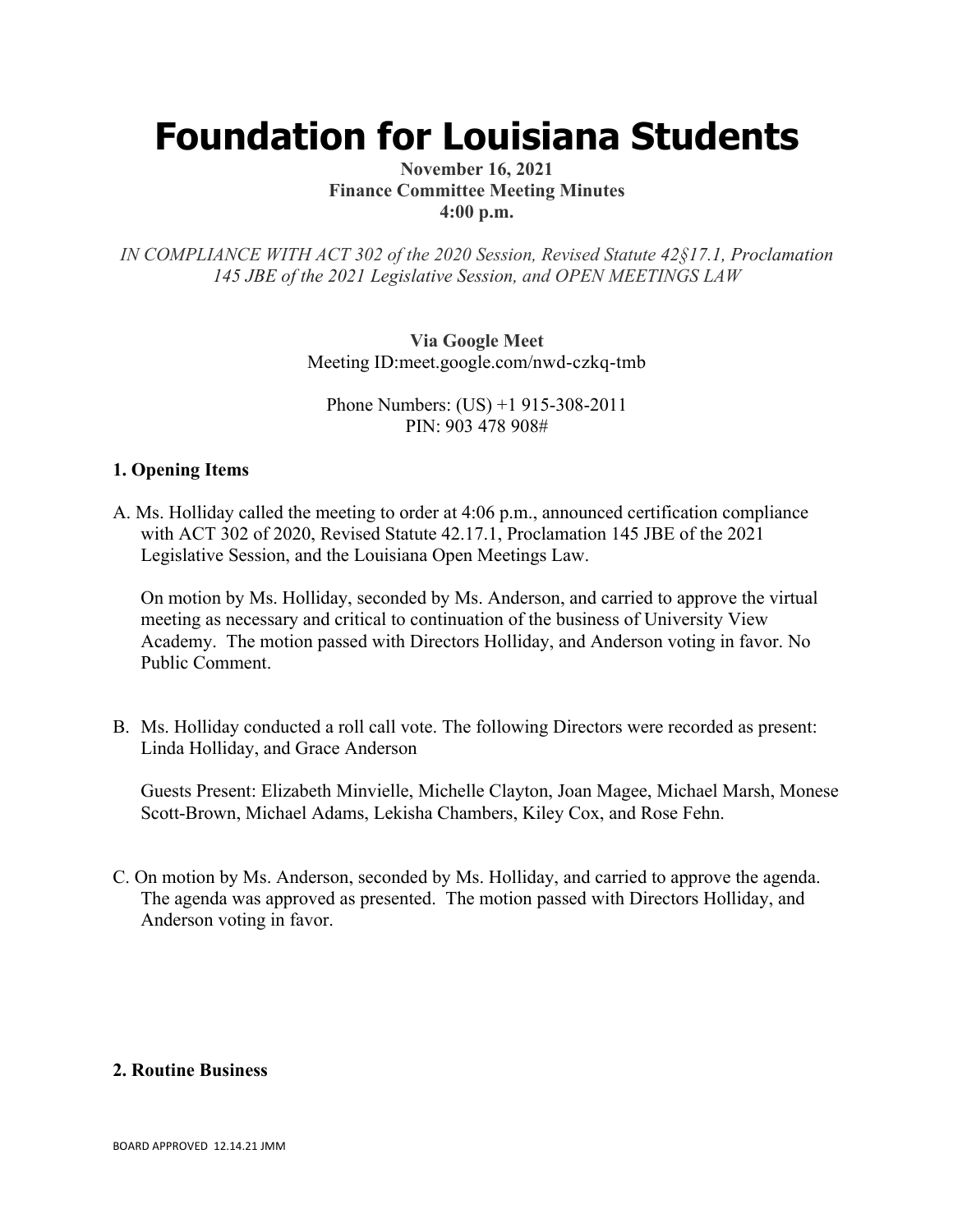A. On motion by Ms. Anderson, seconded by Ms. Holliday to approve the September 28, 2021 Finance Committee Meeting minutes. The minutes were approved as presented. The motion passed with Directors Holliday and Anderson voting in favor.

## **3. Oral Reports**

A. Ms. Monese Scott- Brown presented the Monthly Financial Report for the month of September and October, 2021.

## **4. New Business**

- A. Ms. Holliday led the discussion of Health Insurance Renewal to include a presentation from Ms. Elizabeth Minvielle of Brown and Brown. The discussion included a recommendation to move from United Health Care (19% which is an approximate increase of 2.6 to 3.18) to Blue Cross (8% which is an approximate increase of 2.6 to 2.9) resulting in a \$300,000 overall increase for Blue Cross. Rates for ancillary products have not increased. No public comment.
- B. Ms. Holliday led the discussion of the Academic Center to include an update of the airflow from Ms. Kiley Cox. No public comment.
- C. Ms. Holliday and Dr. Clayton led the discussion of the Emergency Roofing Project at Henderson Center Building to include bid information. No public comment.
- D. Ms. Holliday and Dr. Clayton led the discussion of December Stipend for Teachers/Staff. No public comment.
- E. Ms. Holliday led the discussion of First Quarter Budget Approval. No public comment.
- F. Ms. Holliday and Dr. Clayton led the discussion of New UVA Facilities Projects to include a playground near the Lynx Den, parking lot upgrade, and conference center. No public comment.

#### **5. Closing Items**